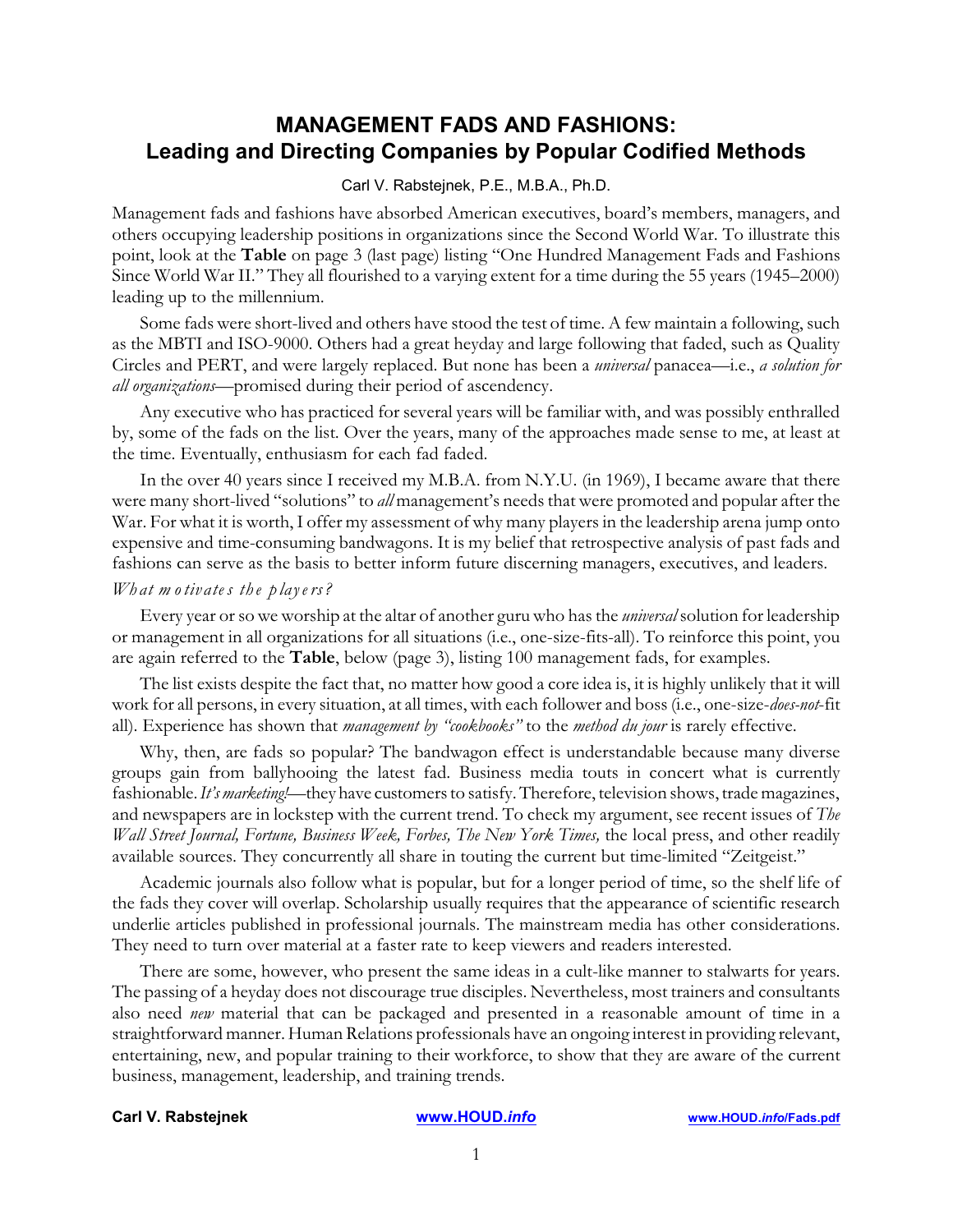### *Wh at m otiv ate s b u sin e ss e xe c u tive s?*

We generally expect the people who run our companies to be competent—in spite of the popularity of *Dilbert*. At least we expect that there is a logical explanation for seeming irrational activity—and there is. As a latter-day career-change clinical psychologist, I finally learned that much of human behavior that befuddled me as an engineer made sense once it was understood.

Business schools keep up with what is attracting the practice market, because they need to show their relevancy and currency. Everyone loves a parade and enjoys (and is rewarded for) marching to the beat of the music. Gadflies are rarely welcome into the fold.

Business is a somewhat unique academic field because scholars and practitioners all read the same popular press. Some publications, such as the *Harvard Business Review* and *MIT Sloan Management Review* are accepted reading and citing sources by both academics and laypersons. Importantly, there is a language that is picked up by everyone "in the know." *All* feel confident dropping the current jargon and *all* includes governing boards of directors.

This brings us to executive officers of board-governed organizations. Progressive organizations are expected to be dynamic. This is interpreted as *change* in the boardroom. CEOs and their governors are happy when discussing their embrace of the latest innovation when they can discussit in a common and currently popular "tongue." There's something intoxicating about using "in-language" or jargon.

Not just information but motivation also needs to be considered. If managers are measured on how they embrace change they will parrot and demonstrate popular new methods. Remember, we are discussing managers that, unlike *Dilbert's*, are smart. They are motivated by survival and financial reward. And a boss is happiest when his or her bosses are happy. (We are not discussing ethics, herein.)

Unfortunately, the organization for which they are responsible may not operate on the same "wavelength" as the place(s) where others' success may have been demonstrated. Fortunately, the largest financial support for fads comes from large wealthy companies that are slow to change. *Everybody wins!*

Employees get to attend usually well-produced and entertaining presentations that they rave about at the water cooler for a day or so before going back to their routine. Small innovative companies, fortunately, cannot afford either time or money to actively play in the fashionable arena. Nonetheless, good parts of passé ideas may inform the gestalt of management intelligence and entrepreneurship. *Wh at is th e v alu e of fad s?*

There is often value in a transient idea—with or without modifications—that can be adapted in other places. Many times, some good may filter down from the fashionable ideas that can be integrated into sound business practices. Some intrepid individuals will be able to evaluate new fads in real time. Many other persons can safely appraise *past* fashions and still others want explicit directions.

The intent of this article is not to be cynical or to willy-nilly criticize fads. The intent is to develop awareness and real-time critical thinking. Many people, however, are not prepared to critically think about new ideas. They need to be appreciated and nurtured also. This article is intended to provide support for a neglected group that wants or needs to swim against the tide (when advisable and not as a personality trait). Independent thinking (and especially behavior) is not an easy task, but it is possible.

Therefore, I am not advocating a major change to our present management and employees' development programs. Necessary work is done by employees who want certainty (however temporary), concrete directions, and specific answers—we need them. Fads should be put in perspective, however, and companies evaluate the new method before they sacrifice too much at the altar of the *guru de jour*.

Inquisitiveness can be developed, if an open-minded person is exposed to enough examples and alternate experiences. Independent thinking and maybe even convincing behavior may then emerge.